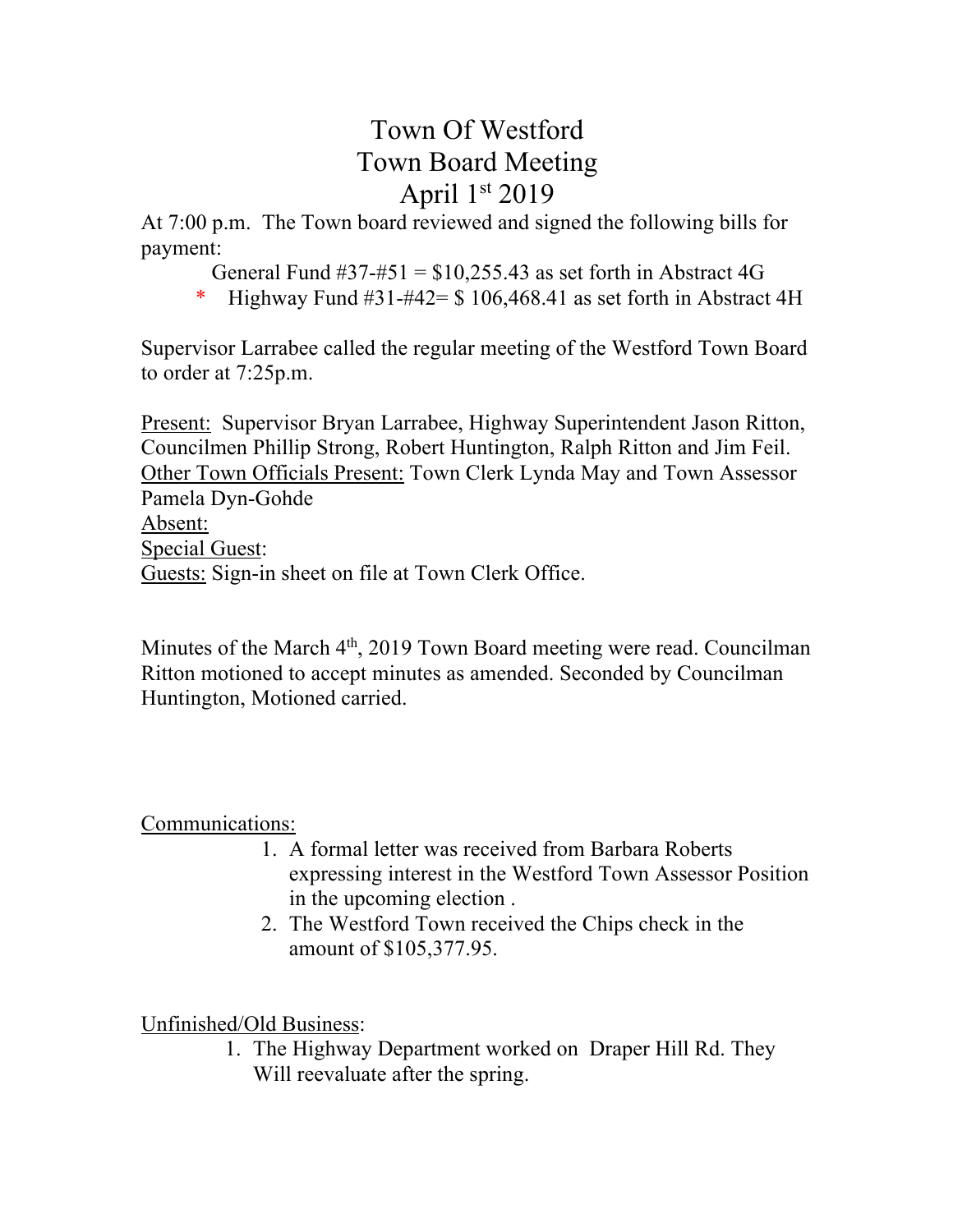- 2. County Representative Oberackers check has been earmarked for the playground at Gophers Field. Councilman Ritton will be working with the Community Association on this project.
- 3. Supervisor Larrabee and Steve Zerby finished and submitted the application to the Preservation League of New York State for the Cultural Resource Survey.
- 4. Supervisor Larrabee signed and submitted the solid waste Contract.
- 5. The auto insurance has not issued a check for the town truck involved in the accident as they may deem it totaled.
- 6. Highway Superintendent Ritton purchased the 30'X 85' Cover all building discussed in March.

### New business:

- 1. The board discussed the purchase of Tonka Blocks from the upcoming Cooperstown Holsteins auction for use by the highway department. Councilman Huntington motioned to earmark \$40.00 a block with a maximum of \$2000.00 for the purchase. Seconded by Councilman Ritton. All in favor. Motion carried.
- 2. Supervisor Larrabee and the board discussed the mowing positions for the spring and summer seasons. Matt Rifenbark will continue to mow the cemeteries and John Murin will continue to mow the Town Hall and Transfer Station at the same rate as last year. All were in favor.
- 3. Supervisor Larrabee and the town bookkeeper will be implementing a new balance sheet next month. This will enable the board and towns people a better understanding of the financial position the town is in. Supervisor Larrabee will also be auditing the last few months to insure the figures are correct.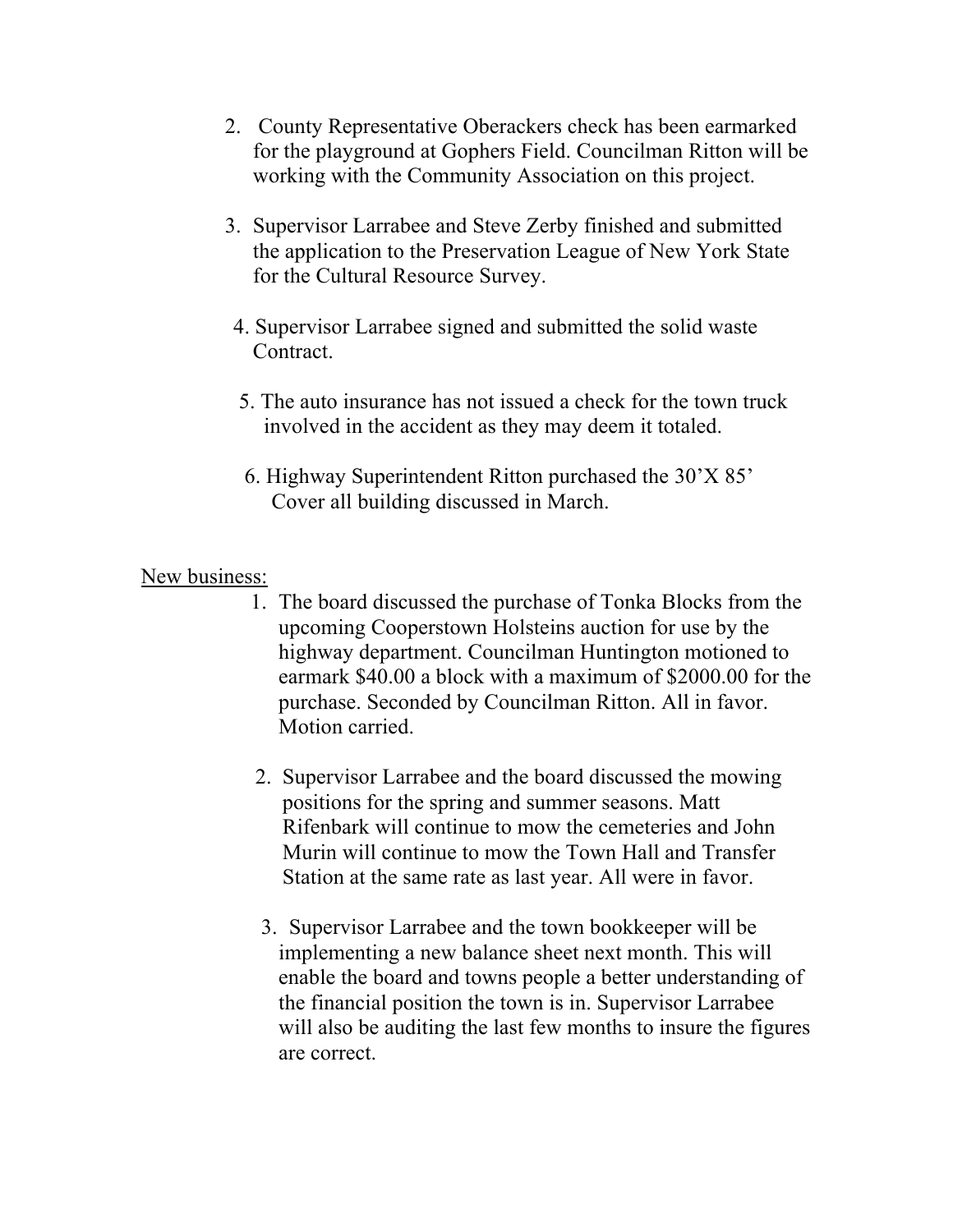4. Supervisor Larrabee presented the Otsego County Snow and Ice contract including the fee schedule for review. Councilman Ritton motioned to approve and sign . the Otsego County Snow and Ice Contract as written. Seconded by Councilman Huntington. All in favor. Motion Carried.

 A roll call vote was taken to accept Resolution #4 of 2019 Ayes: Councilmen Strong, Huntington, Ritton, and Feil Noes: None Motion Carried

#### RESOLUTION #4 OF 2019

Agreement for control of snow and ice on county roads pursuant to section 135a of the highway law

Resolved: On April 1<sup>st</sup>, 2019, The town board voted to pass Resolution #4 to accept the proposed agreement for control of snow and ice on county roads pursuant to section 135A of the highway law.

The State of New York County of Otsego ss Town of Westford

I, Lynda A. May, Clerk of the governing Board of the Town of Westford of the State of New York, do hereby certify that I have compared the foregoing Resolution #4 of 2019 with the original resolution passed by such board at a legally convened meeting held on the  $1<sup>st</sup>$  day of April 2019, on file as part of such meeting and that the same is a true copy thereof and the whole of such original.

I further certify that the foregoing Resolution #4 of 2019, as passed, was posted on the Town of Westford Official signboard for 30 days.

In Witness Whereof, I have hereunto set my hand and seal of the Town of Westford this 1<sup>st</sup> day of April, 2019

> 5. Supervisor Larrabee and the board discussed the 2019 election. Supervisor Larrabee, Councilman Strong and Clerk Lynda May will not be running in November. Clerk